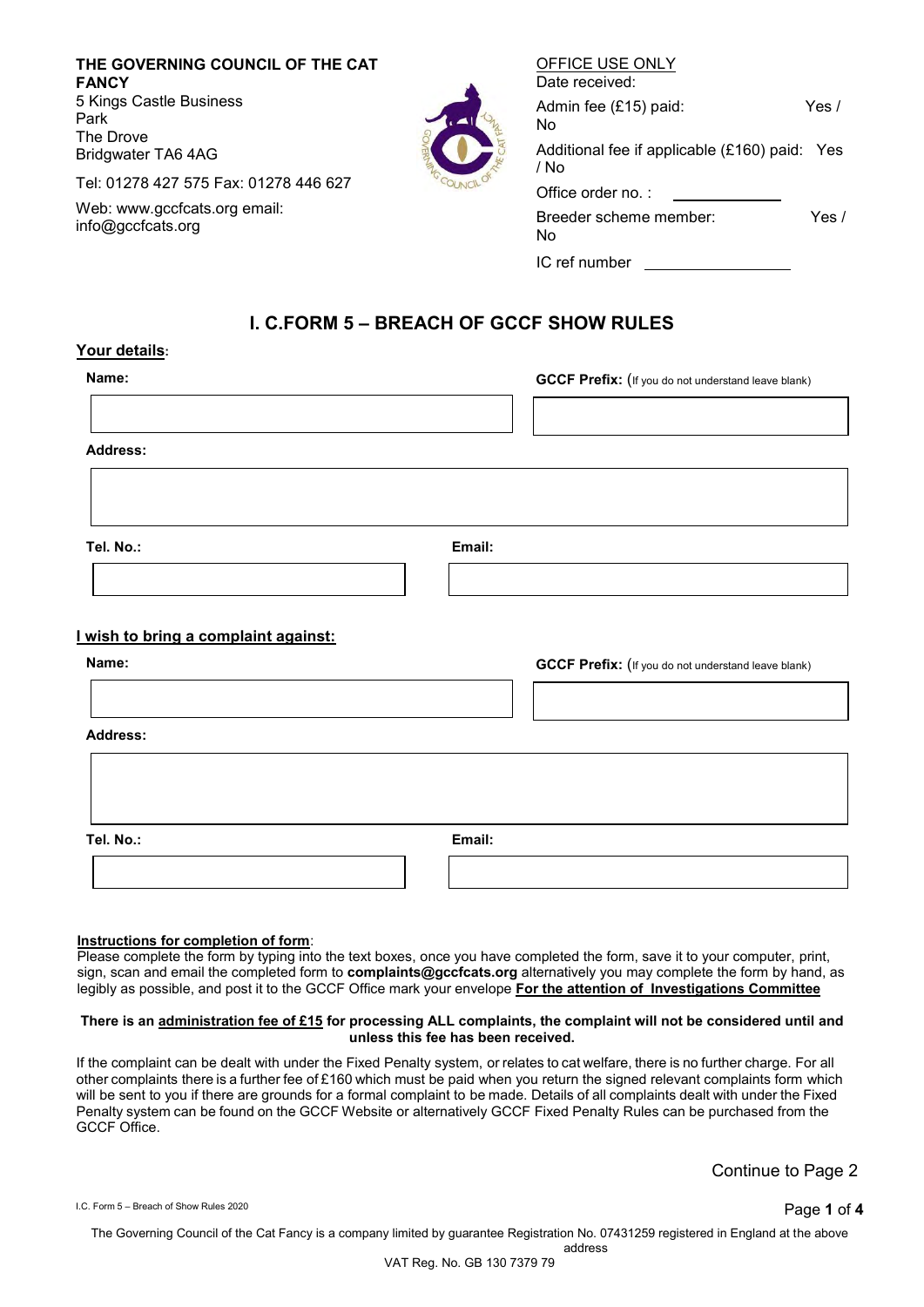### **THE COMPLAINT:**

**NAME OF SHOW**

**DATE OF SHOW**

**I BELIEVE THE FOLLOWING GCCF SHOW RULE(S) HAS/HAVE BEEN BROKEN**

## **DETAILS OF THE COMPLAINT:**

Continue to Page 3

I.C. Form 5 – Breach of Show Rules 2020 **Page 2 of 4**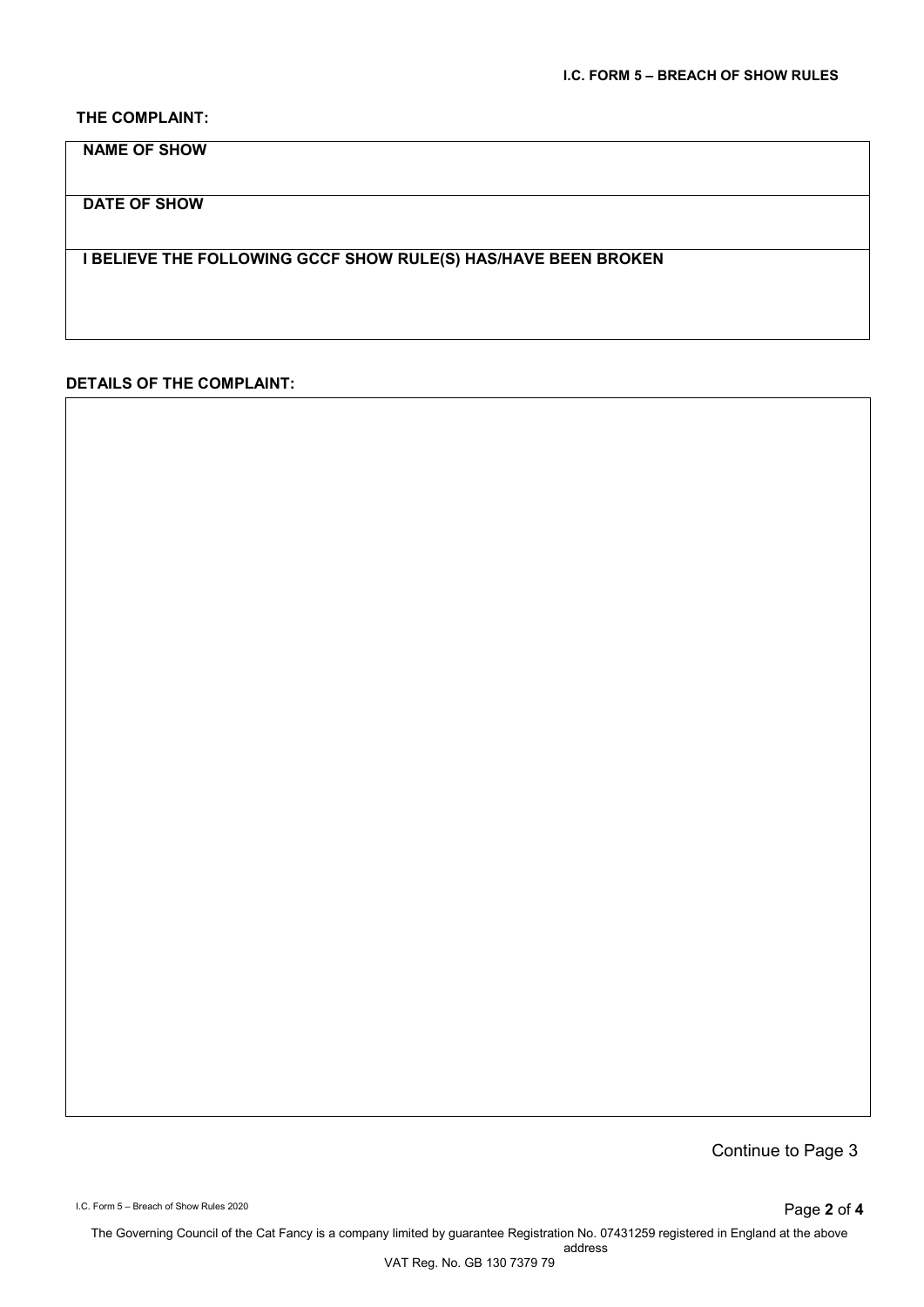# **Continuation of Details of the Complaint:**

Continue to Page 4

I.C. Form 5 – Breach of Show Rules 2020 **Page 3 of 4**